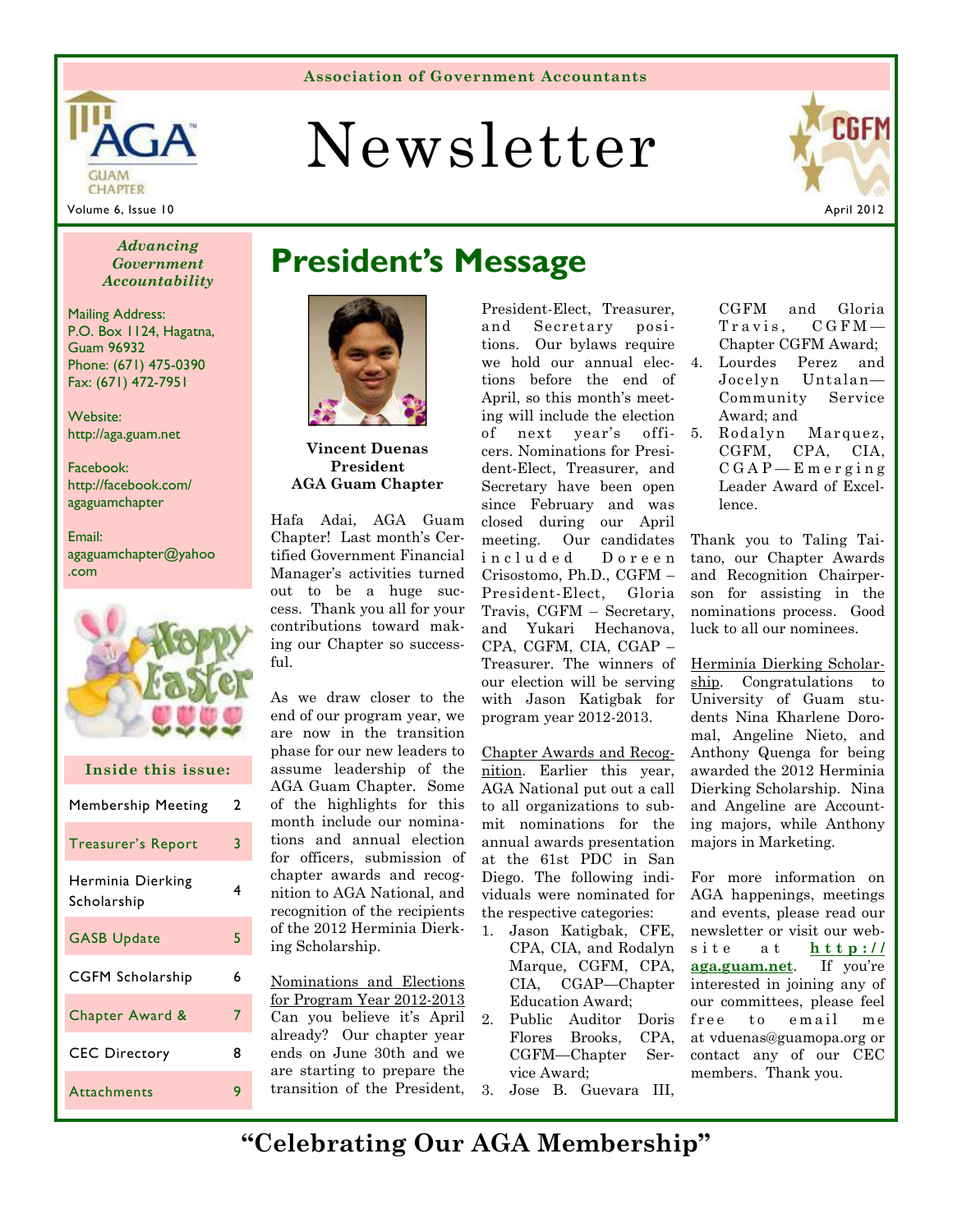### **Last Meeting**

#### **By Rachel Field Secretary AGA Guam Chapter**

Last month, our guest speaker was the Honorable Judith P. Guthertz, Senator of the 31st Guam Legislature. Her topic was titled "Straight Talk on the Buildup".

Senator Guthertz had the opportunity to share her views on the Guam military build-up and her committee's participation in the buildup discussions. She stressed the importance of local input and the elected leaders' need for assistance in addressing the issues surrounding the buildup.

Senator Guthertz appreciated the input from

### **April Meeting**

**Topic:** White Collar Crime on Guam and the Pacific

**Date & Location**: Wednesday, April 25, 2012 11:30 AM to 1:00 PM Outrigger Resort, Tumon

**Lunch Fee**: Members: \$12 Non-members: \$17 Our guest speaker for April was FBI Special Agent Garold Hewitt. Special Agent Hewitt graduated from Wichita State University with a Bachelor's Degree in Business Administration and an emphasis in Accounting. He has worked for the FBI for over 22 years with assignments in Texas, Colorado, Missouri, Guam, Saipain, Haiti, Philippine Islands, Samoa, and Iraq. He is a certified crisis negotiator and police instructor.

Thank you for joining us for our General Membership Meeting!

### **PDC Scholarship**

CGFM Month Resolution with Guam's CGFMs.

Every program year, your AGA Guam Chapter sponsors an annual scholarship raffle for eligible members to attend the upcoming PDC.

To become eligible, an AGA member must (1) be in good standing, (2) attend at least 8 of the 10 meetings starting in August, and (3) volunteer for one community service project.

Our Membership committee Valerie Mafnas and Bobbie Howard have been tracking attendance and involvement in community service

projects and will be notifying our eligible (or close to eligible) members by the end of April. Our raffle will take place during our May general membership meeting.

Winners will be joining AGA Guam Chapter President Vincent Duenas in San Diego from July 29 to August 1, 2012 for the 61st Annual PDC: "Training to Solve Today's Fiscal Challenges".



the Guam citizens and encouraged everyone to remain informed about the military build-up issue. Our island's finite resources are at stake and that is something we should all be concerned about.

Senator Guthertz ended her presentation stating that the military build-up will happen, but the size changes everyday.



Jojo Guevara, CGFM Director awarding Josephine Villanueva with a CGFM scholarship. Josephine passed all three parts of the CGFM and was reimbursed for all her expenses as part of her scholarship.



Dr. Melba Cantoria addressing the chapter

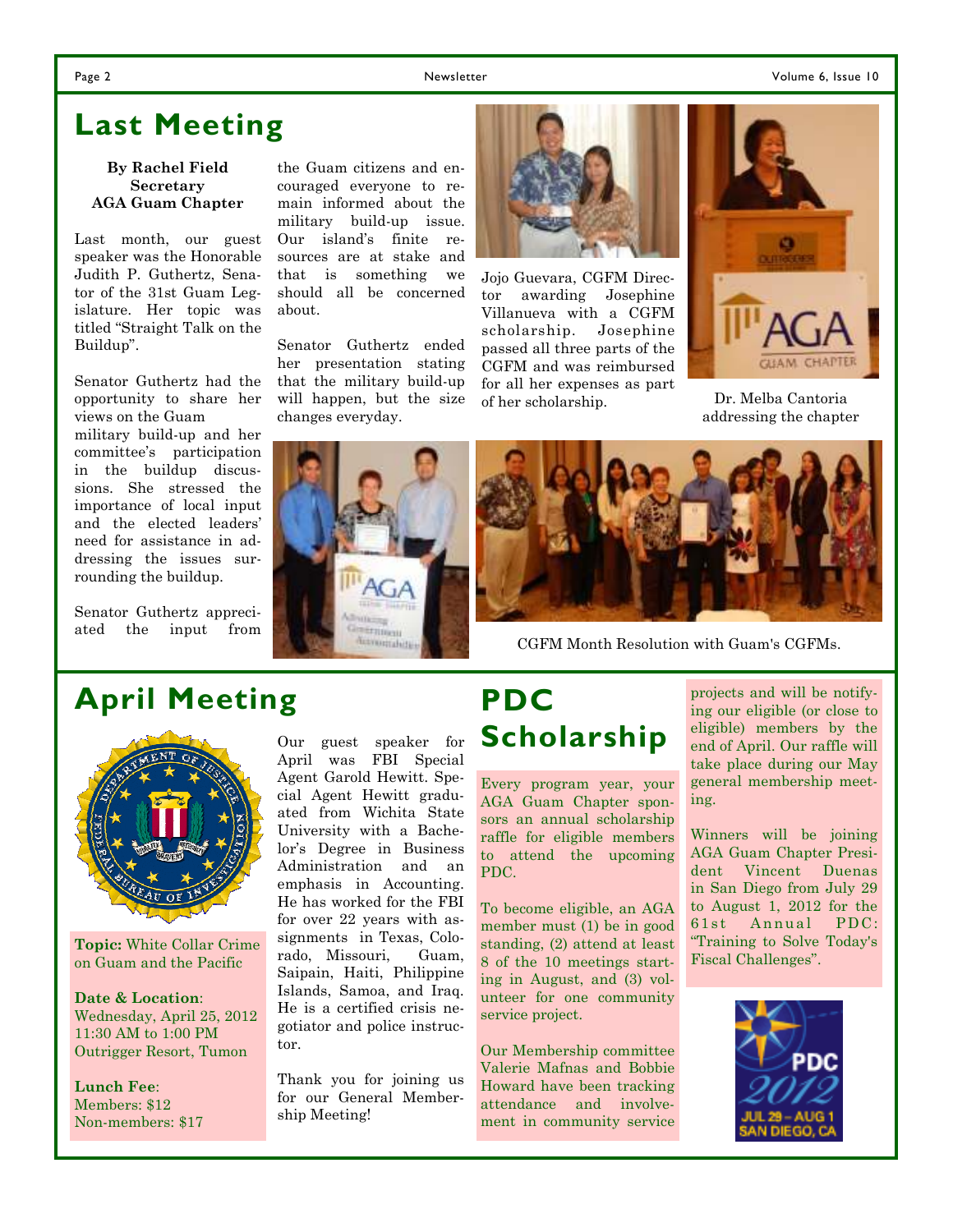9 months ending

### **Treasurer's Report**

Association of Government Accountants - Guam Chapter Condensed Financial Statements As of and for year ending March 31, 2012

|                                   | Chapter            |   | Community Svc. Prof. Develop. |               |         |              | Memo    |              | 3/31/2012 |
|-----------------------------------|--------------------|---|-------------------------------|---------------|---------|--------------|---------|--------------|-----------|
| Assets                            |                    |   | 8,548                         | $\mathcal{S}$ | 52,272  | S            | 59,138  |              |           |
| Liabilities                       |                    |   |                               |               | 900     |              | 900     |              |           |
| Net Assets                        |                    |   |                               |               |         |              |         |              |           |
| Earmarked                         |                    |   | 5,852                         |               | 45,742  |              | 51,594  |              |           |
| Unrestricted                      | (1,683)            |   | 2,696                         |               | 5,630   |              | 6,643   |              |           |
| Revenues                          | \$<br>513          | S | $\mathbf{r}$                  | $\mathcal{S}$ | $\sim$  | $\mathbb{S}$ | 513     | $\mathbb{S}$ | 45,134    |
| Expenses                          | 1,638              |   |                               |               | 4,082   |              | 5,720   |              | 33,393    |
| Increase (decrease) in net assets | (1, 124)           |   |                               |               | (4,082) |              | (5,206) |              | 11,741    |
| Beginning net assets              | (558)              |   | 8,548                         |               | 55,454  |              | 63,445  |              | 47,835    |
| Ending net assets                 | $(1,683)$ \$<br>\$ |   | 8,548                         | - \$          | 51,372  | S            | 58,238  | S            | 59,576    |

### **Lunch Raffle**

Congratulations to Ghun Kim for winning the free lunch raffle from the March 2012 General Membership Meeting!

### **Training**



Becker Professional Education is proud to partner with the AGA Guam Chapter to offer its members interactive, engaging professional education that addresses business issues

critical to today's accounting and finance professionals.

Becker's Continuing Professional Education (CPE) supports CGFM, CPA, CDFM, CIA, CMA certifications and covers the Yellow Book standards. For one low annual fee you'll have unlimited access to Becker's CPE catalog featuring over 150 NASBA approved courses. Choose the format that works best for you, Webcasts or On-Demand courses.

To take advantage of Becker's CPE, please contact, Jason Katigbak at **jasonkatigbak@gmail. com**. More details could also be found on page 9 of this newsletter.

### **Community**

On April 24, 2012, the AGA Guam Chapter assisted Bank of Guam for the American Bankers Association's Teach Children to Save Day campaign. AGA was joined by representatives from the Bank of Hawaii, Citibank, Bank of Guam, and ANZ.

The campaign aims to raise awareness about the role that banks and bankers play in helping young people develop lifelong saving habits.

Angeline Nieto, one of the AGA representatives and a Herminia Dierking Scholarship recipient, conducted her presentation about the importance of saving at St. Anthony School in Tamuning.

She described her experience as follows: "*The students were very attentive, answering questions and sharing their views, and I enjoyed it myself despite of my fear in doing* 

*presentations. I used one of the lesson overviews in the guideline you sent me, the one entitled 'Decision Tree'. I made up situations that financial decisions were needed to make, printed and cut into leafshaped, then placed it on a tree drawing I had. I asked students to come up and read the situations and formulated class discussion basing on each situation, as directed in the lesson overview. I really enjoyed this opportunity to develop my presentation skills.*"

We thank those who participated in this event for helping it become a success!

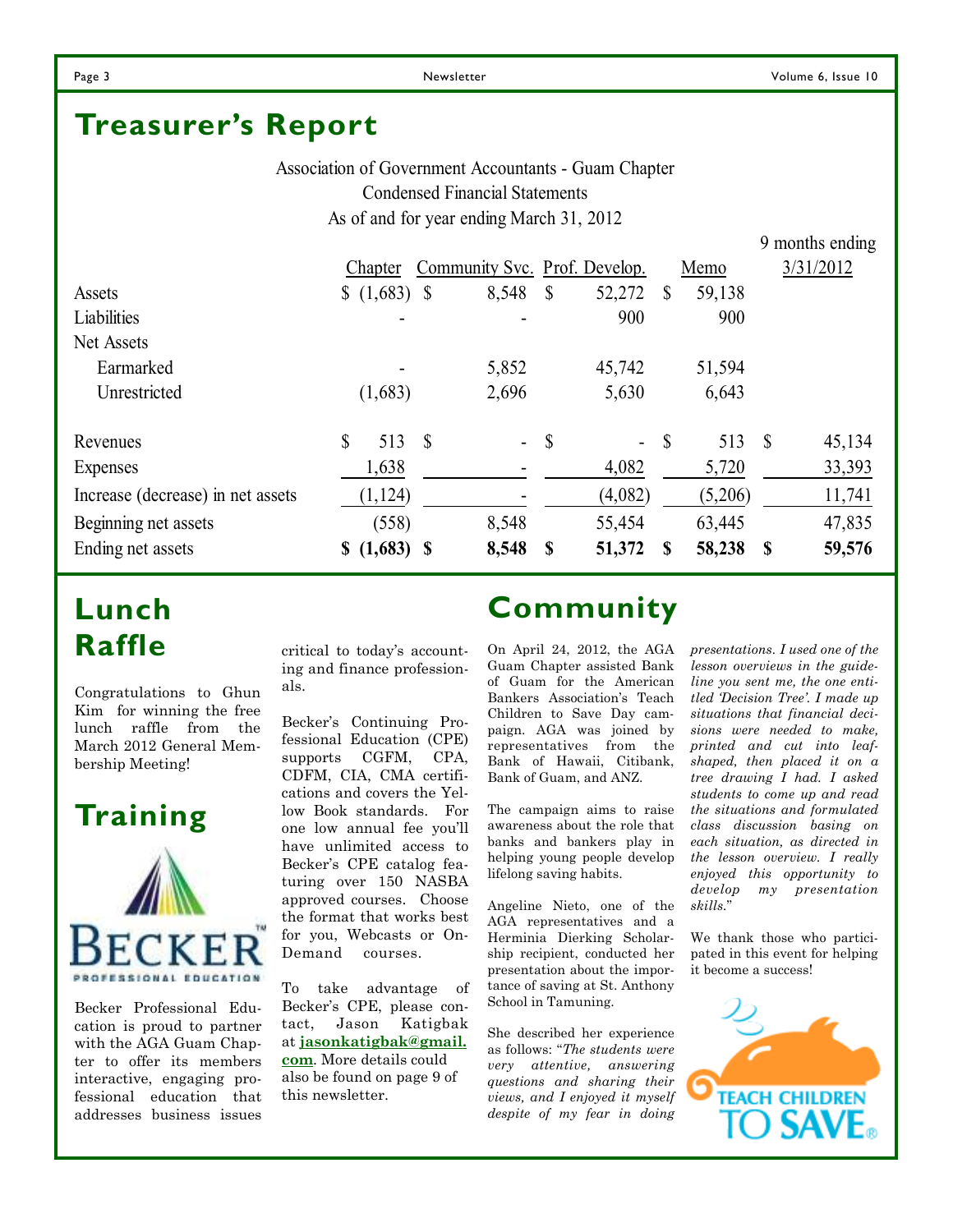### **Herminia Dierking Scholarship**

Congratulations to University of Guam students Nina Kharlene Doromal, Angeline Nieto, and Anthony Quenga for being awarded the 2012 Herminia Dierking Scholarship. Nina and Angeline are Accounting majors, while Anthony majors in Marketing. Each student received a \$1,500 scholarship from the AGA during our March general meeting. Congratulations to the winners!

The AGA Guam Chapter committed \$10,000 to our potential scholarship recipients for Program Year 2011-2012. As an organization, we recognize the importance of higher education and the need to assist our deserving college students. By awarding the Herminia Dierking Scholarship (UOG) and AGA Guam Chapter Scholarship (GCC) annually, it allows our future accountability professionals to also become more familiar with the Association of Government Accountants and what we stand for. Our chapter will continue to fund these worthy scholarships and share our knowledge about the profession with college students.



### **Early Careers**

**By Zeny Nace Early Careers Co-Chair AGA Guam Chapter** 

In April 25, 2012, the Guam Board of Accountancy (GBA) Officers held a motivational dialogue with the University of Guam (UOG) students.

The dialogue focused on experiences and advise of each of the guests why they chose to pursue the Certified Public Accountant certification and how this has changed their lives and profession for the better.

This dialogue was in partnership with the UOG Junior Accountants Society and was a follow through of the mixer AGA Early Careers have successfully orchestrated on March 6, 2012.

Pictured from left to right, bottom to top: UOG Comptroller Zeny Asuncion-Nace, Ernst & Young Partner James Whitt, UOG students, Deloitte & Touche Partner Wei-Li Tung, Baba Corp. Controller Sean Phillips, and Deloitte & Touche Partner Jerold Filush.



### **Reminders**

#### **Guam PDC July 17-19, 2012**

Our education committee is gearing up for our signature event, the 2012 Guam Professional Development Conference on July 17-19, 2012 at the Nikko Guam Resort. We have been diligently planning this event and have attracted speakers such as Steve Morgan, Billy Morehead, Lee Miller, Dr. Karri Perez, Dr. Ron McNinch, Frank Campillo, and Cathleen Moore-Linn. More details will be coming in the coming months, so please calendar this event.

#### **11th Annual 5K Walk/Run July 7, 2012**

Our community service committee has been meeting bi-weekly planning the 11th Annual 5K Run/Walk set for July 7, 2012 at the Chamorro Village in Hagatna. If anyone is interested in joining us for our planning meetings, please email Lourdes Perez at **g u a m p e r e z l o u @ gmail.com** or Jocelyn Untalan at **juntalan@ guamopa.org**.

For more information on AGA happenings, meetings and events, please read our newsletter or visit **http://aga.guam.net**. If interested in joining any of our committees, please contact our President, Vince Duenas at **vduenas@guamopa.org** or any of our CEC members (CEC Directory, page 9).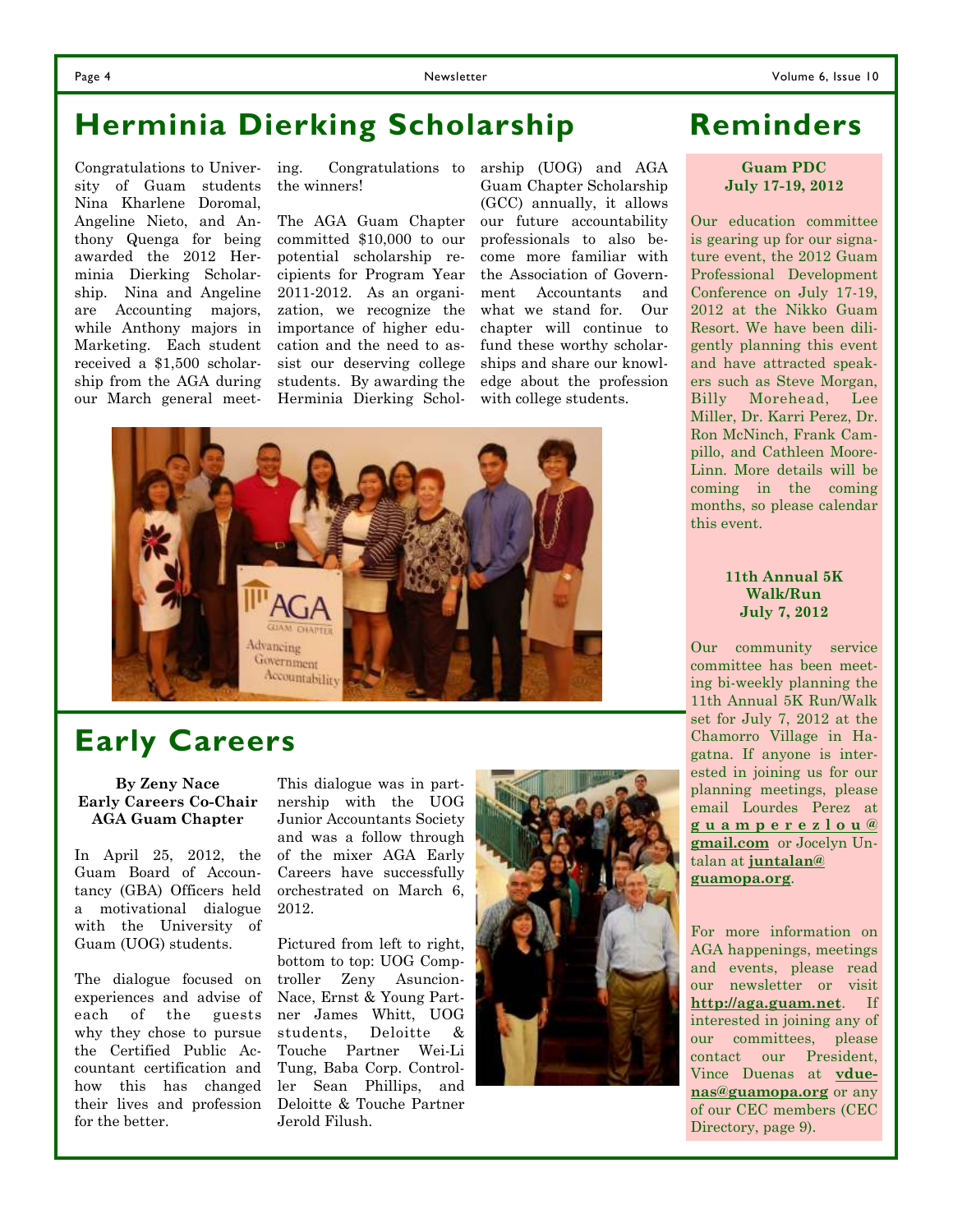### **GASB Updates**

#### **GASB Issues Statements No. 65 and No. 66**

**Norwalk, CT, April 2, 2012**—The Governmental Accounting Standards Board (GASB) today issued two Statements addressing important practice issues for state and local governments. Statement No. 65, *Items Previously Reported as Assets and Liabilities,* clarifies the appropriate reporting of deferred outflows of resources and deferred inflows of resources to ensure consistency in financial reporting. Statement No. 66, *Technical Corrections—2012*, enhances the usefulness of financial reports by resolving conflicting accounting and financial reporting guidance that could diminish the consistency of financial reporting.

**S t a t e m e n t 6 5** GASB Concepts Statement No. 4, *Elements of Financial Statements,* specifies that recognition of deferred outflows and deferred inflows should be limited to those instances specifically identified in authoritative GASB pro-

nouncements. Consequently, guidance was needed to determine which balances being reported as assets and liabilities should actually be reported as deferred outflows of resources or deferred inflows of resources, according to the definitions in Concepts Statement 4. Based on those definitions, Statement 65 reclassifies certain items currently being reported as assets and liabilities as deferred outflows of resources and deferred inflows of resources. In addition, this Statement recognizes certain items currently being reported as assets and liabilities as outflows of resources and inflows of resources.

**S t a t e m e n t 6 6** Statement 66 amends Statement No. 10, *Accounting and Financial Reporting for Risk Financing and Related Insurance Issues,* by removing the provision that limits fundbased reporting of a state and local government's risk financing activities to the general fund and the internal service fund type. As a result, governments would base their decisions about governmental fund type usage for risk financing activities on the definitions in Statement No. 54, *Fund Balance Reporting and Governmental Fund Type Definitions.*

This Statement also amends Statement No. 62, *Codification of Accounting and Financial Reporting Guidance Contained in Pre-November 30, 1989 FASB and AICPA Pronouncements,* by modifying the specific guidance on accounting for (1) operating lease payments that vary from a straight-line basis, (2) the difference between the initial investment (purchase price) and the principal amount of a purchased loan or group of loans, and (3) servicing fees related to mortgage loans that are sold when the stated service fee rate differs significantly from a current (normal) servicing fee rate. These changes would eliminate any uncertainty regarding the application of Statement No. 13,*Accounting for Operating Leases with Scheduled Rent Increases,* and result in guidance that is consistent with the requirements in Statement No. 48, *Sales and Pledges of Receivables* 

*and Future Revenues and Intra-Entity Transfers of Assets and Future Revenues*, respectively.

The provisions of both Statements are effective for periods beginning after December 15, 2012, and would be applied on a prospective basis. Early adoption is encouraged.

For information on ordering Statements 65 and 66, visit **www.gasb.org**.

#### **About the Governmental Accounting Standards Board**

The GASB is the independent, not-for-profit organization formed in 1984 that establishes and improves financial accounting and reporting standards for state and local governments. Its seven members are drawn from the Board's diverse constituency, including preparers and auditors of government financial statements, users of those statements, and members of the academic community. More information about the GASB can be found at its website, **www.gasb.org**.

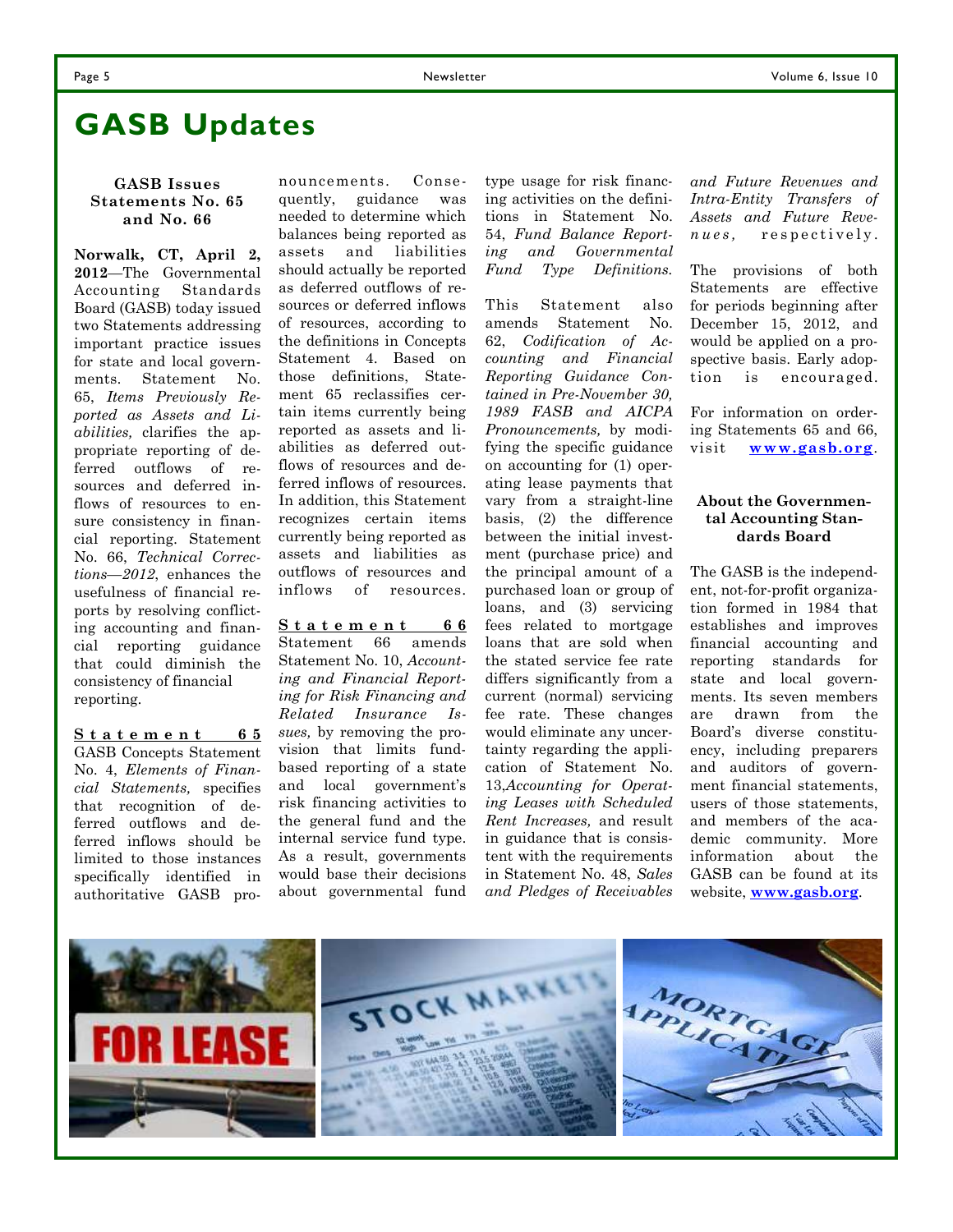### **AGA National News**



**Honolulu Official Describes Lessons Learned, Plans for Future SEA Reports**  *Excerpt from AGA Perspectives on Performance (April 2012)* 

The City and County of Honolulu's work to report on its own performance has come a long way in a short time.

Government officials embarked on their first effort to create an annual Service Efforts and Accomplishments (SEA) Report in 2010, earning a silver award from AGA's Certificate of Achievement in SEA Reporting Program.

Creating an SEA report from scratch is hard work, but the city and county had the benefit of learning from City Auditor Edwin Young, MBA, CGFM, CIA, CFE, who assisted in the

award-winning SEA reporting efforts in his previous position in Palo Alto, CA.

"It was a major undertaking, a first for Honolulu and the state of Hawaii," said Susan Hall, project manager and deputy city auditor. "We looked at Palo Alto, and that helped to formulate the types of performance information, and how to communicate it to first-time readers." However, the City and County of Honolulu has more than twice as many departments as Palo Alto, covers the entire island of Oahu and about 70 percent of Hawaii's population.

Hall said the auditor's office welcomed the challenge. The SEA report would for the first time provide an independent, impartial assessment of performance trends, and also answer questions council members often asked, such as the actual number of filled and vacant city positions.

While some departments jumped on board and provided more detailed information than the auditor's office even hoped for, some were initially skeptical. "What changed a lot of departments' minds is that we were in a collaborative process with them, with drafts going back and forth, clarifying information for their chapter. During budget deliberations, department heads used the SEA report to defend their budgets and to compare their operations and costs to cities on the mainland," Hall said. "The Corporation Counsel defended its budget by citing the SEA report data that showed its attorneys were paid less than counterparts in cities comparable in size to Honolulu."

Read more at **http:// www.agacgfm.org/News - - - P u b l i c a t i o n s / P e r f o r m a n c e - Newsletter/Honolulu-O f f i c i a l - D e s c r i b e s - Lessons-Learned.aspx** .



To retain the CGFM certification, all CGFMs must adhere to the AGA's Code of Ethics.

In addition, to continue using the CGFM designation after their names, CGFMs must be in an active status. To maintain your CGFM certification in an active status, you must:

- 1. Pay the CGFM renewal fee by the due date every year;
- 2. Complete at least 80 hours of continuing professional education every two years in government financial management or related technical subjects (within the designated two-year CPE cycle); and
- 3. Maintain and, if requested by AGA, provide detailed information on CPE hours completed.

The 80 CPE hours must be completed within the CGFM's two-year CPE cycle. The first CPE cycle starts on Jan. 1 of the year following the one when the CGFM designation was earned. The CPE requirements apply to all active CGFMs, whether employed or not and whether employed full- or part-time by a government or other organization.

Active CGFMs must complete a minimum of 80 CPE hours every two years to maintain their CGFM certification. While there is no minimum number of hours required to be earned each year, CGFMs are encouraged to earn CPE hours throughout their twoyear cycle. For more info on CPE requirements, visit **http://www.agacgfm.org/ c g f m / m a i n t a i n / cpe\_requirements.aspx**

### **CGFM Scholarship**

The AGA Guam Chapter is proud to offer a CGFM Scholarship for three eligible members. To be eligible, the members must:

- 1. take the CGFM Intensive Review Course from July 26-27, 2012 and
- 2. pass all three parts of the CGFM exam offered from July 28-29, 2012 in San Diego, California.

The scholarship is for the AGA Guam Chapter to pay the cost of the review course for the eligible members (Note: the exam is offered at no cost for individuals enrolled in the review course).

Please contact Jojo Guevara at **jbguevara @portguam.com** for more information.



**Need CGFM review material?** 

Please contact Jason Katigbak at **Jason.katigbak@gu.ey.com** for details on borrowing the Guam AGA Chapter's CGFM Review Materials.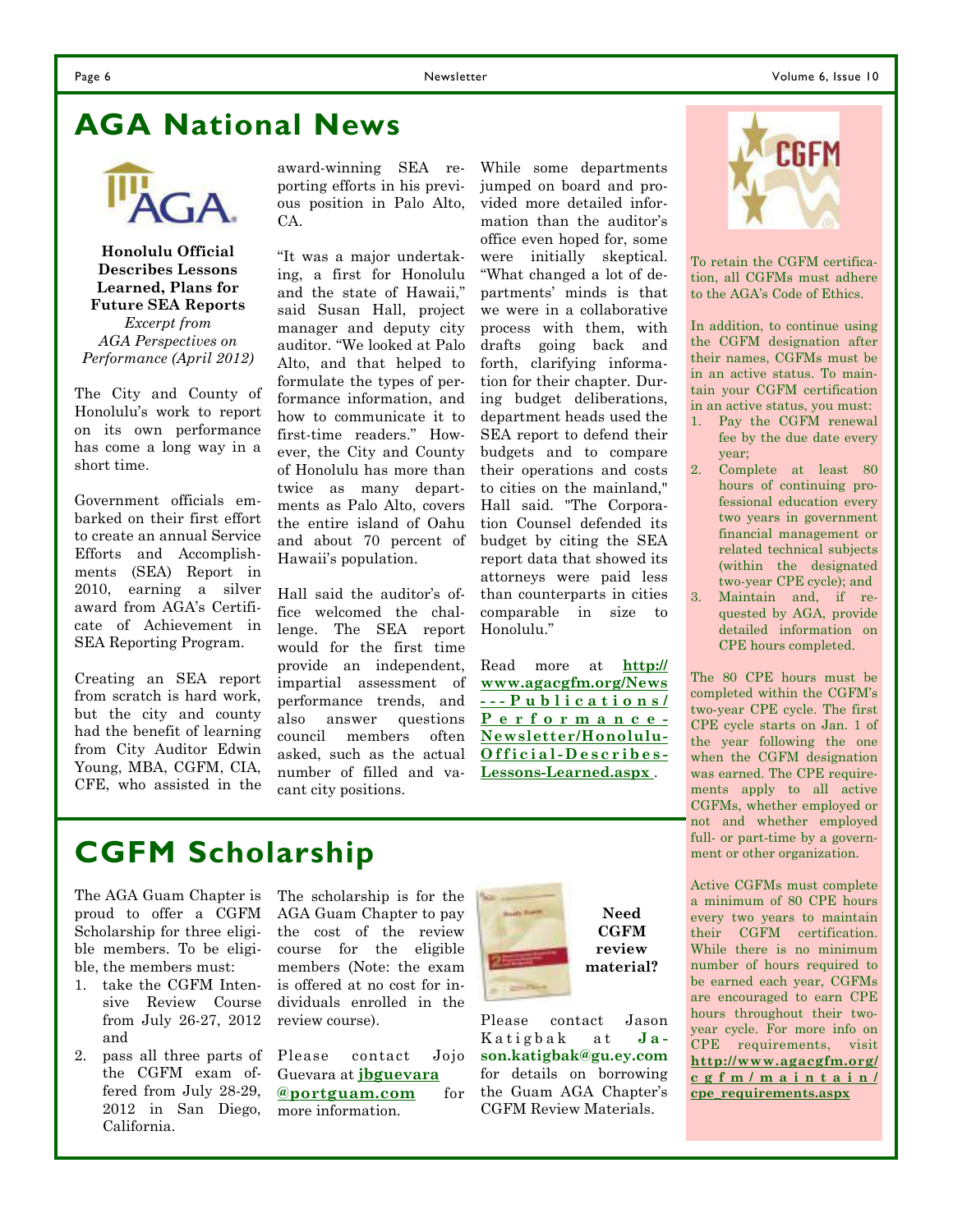### **Chapter Awards and Recognition**

#### **Vincent Duenas President AGA Guam Chapter**

Earlier this year, AGA National put out a call to all organizations to submit nominations for the annual awards presentation at the 61st PDC in San Diego. The AGA Guam Chapter submitted several nominations, including the Chapter Education Award, Chapter Service Award, Community Service Award, Chapter CGFM Award, and Emerging Leader Award of Excellence. We will also be submitting nominations for the Newsletter and Website awards.

Our Education Committee comprising of Chairperson Jason Katigbak and Co-Chairperson Rodalyn Marquez were nominated for the Chapter Education Award. As our Education Chairperson mentioned, the goal for this year was to provide our current and potential members with quality training that is relevant, timely, comprehensive, and affordable. Throughout the year, we were able to provide

training on Performance Measurement and Budgeting, Government Accounting Updates, and Overcoming Negativity in the Workplace. We are also in the planning stages for the 2012 Guam Professional Development Conference to take place in July 2012 at the Nikko Hotel in Tumon, Guam.

Our Chapter Service Award nominee this year is Public Auditor Doris Flores Brooks, CPA, CGFM. Public Auditor Brooks has been a member of AGA since 2001 and has been a champion for advancing government accountability for many years. She has served in the chapter and regional levels as the AGA Guam Chapter President-Elect, President, Pacific Rim Regional Vice-President-Elect, and Regional Vice-President. She is the first Chamorro CPA and firstelected Public Auditor of Guam. She has also served as a three-term Senator in the Guam Legislature, Accounting Prof e s s o r a t the University of Guam, Director of the Bureau of Budget and Management Research, and Vice-President/Chief Financial Officer of the Bank of Guam.

One thing I love about the AGA Guam Chapter is our willingness to give our time and efforts towards our community service projects. Our Community Service Committee Chairperson Lourdes Perez and Co-Chairperson Jocelyn Untalan have led many efforts for our members to participate in projects ranging from our annual 5K run/walk, financial literacy campaign, Kusinan Kamalen Karidat (soup kitchen) feeding, Salvation Army Bell Ringing and Canned Food Drive, etc. We couldn't have done it alone, so thank you everyone for being so giving.

Over the years, our Chapter CGFM Committee has done a great job of promoting the CGFM. For that, the efforts of our CGFM Committee Chairperson Jose B. Guevara III and Co -Chairperson Gloria Travis have been recognized with their nomination for the Chapter CGFM

Award. Jojo and Gloria have made several present a t i o n s to University of Guam and Guam Community College students as well as coordinated CGFM activities with government leaders that promote this very important certification.

Our Emerging Leader Award of Excellence nominee this year is Rodalyn Marquez, CGFM, CPA, CIA, CGAP. Rodalyn is currently an Audit Supervisor with the Guam Office of Public Accountability. The Emerging Leader Award recognizes individuals with 5-10 years of experience within the government financial management industry. Over the past 9 years, I have witnessed first-hand the path and promise that Rodalyn exhibits daily as a government professional.

Thank you to Taling Taitano, our Chapter Awards and Recognition Chairperson for assisting in the nominations process. Good luck to all our nominees.



**Chapter Recognition:** From L-R: Jason Katigbak, Rodalyn Marquez, Doris Flores Brooks, Lourdes Perez, Jocelyn Untalan, Jojo Guevara, Gloria Travis, and Taling Taitano.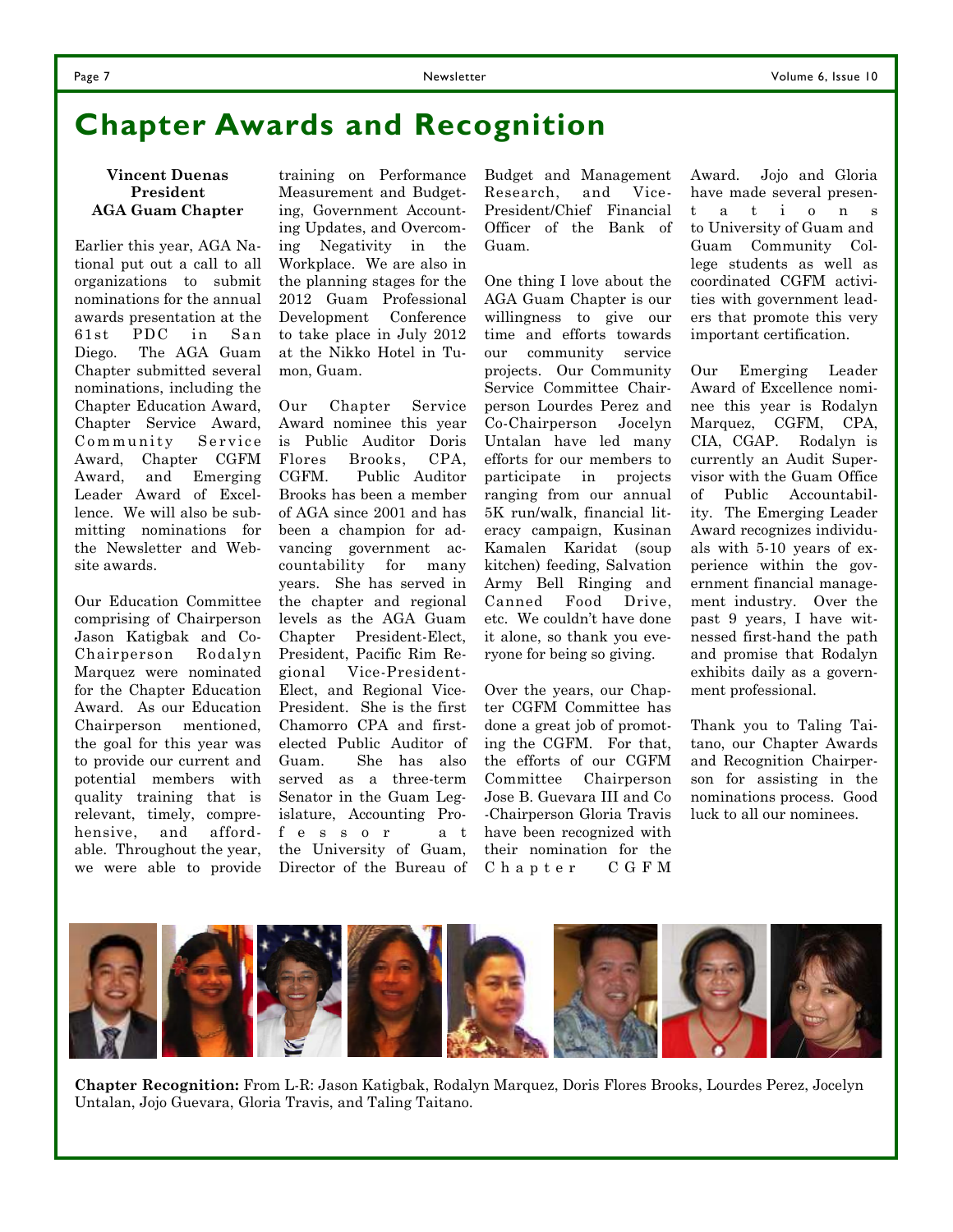Email

#### **From the Editor**

April marked the start of spring and new leadership for the Guam Chapter. We congratulate the new officers and look forward to the transition of AGA Guam Chapter from Program Year 2011-2012 to 2012-2013.

As always, we would like to hear from you! If you have any questions, comments, suggestions, concerns or interesting topics you would like to share to our AGA Guam Chapter community, please let us know. You may e-mail me, Joy Bulatao, at joy.bulatao@gmail.com or my Co-Editor, Matt Quinata at agaguamchapter@yahoo.com.

### **Chapter Executive Committee Directory**

#### **Position**

**Name** 

| President                                       | <b>Vincent Duenas</b>                     | vduenas@guamopa.org            |  |
|-------------------------------------------------|-------------------------------------------|--------------------------------|--|
| President-Elect                                 | Jason Katigbak, CFE, CIA, CPA             | Jason.Katigbak@gu.ey.com       |  |
| Immediate Past President                        | Thomas Paulino, CGFM, CPA, CGAP           | thomaspaulino@gmail.com        |  |
| Treasurer                                       | Yukari B. Hechanova, CPA, CIA, CGFM, CGAP | yuka@guamwaterworks.org        |  |
| Secretary                                       | Rachel Field                              | rfield@guamopa.org             |  |
| <b>Alternate Secretary</b>                      | Gloria Travis, CGFM                       | gtravis@uguam.uog.edu          |  |
| <b>Accountability Chair</b>                     | Maripaz N. Perez, CGFM, CGAP              | mperez@guamopa.org             |  |
| Awards Committee & Chapter Recognition<br>Chair | Taling Taitano, CPA, CGFM                 | tmtaitano@gmail.com            |  |
| By-Laws and Procedures Chair                    | Llewelyn Terlaje, CGAP                    | Iterlaje@guamopa.org           |  |
| By-Laws and Procedures Co-Chair                 | Thomas Paulino, CGFM, CPA, CGAP           | thomaspaulino@gmail.com        |  |
| <b>CGFM Chair</b>                               | Jojo Guevara III, CGFM                    | jbguevara@portguam.com         |  |
| CGFM Co-Chair                                   | Gloria Travis, CGFM                       | gtravis@uguam.uog.edu          |  |
| <b>Chapter Auditor</b>                          | Rizalito Paglingayan                      | rizalito.paglingayan@gu.ey.com |  |
| <b>Communications Chair</b>                     | Bobbie Howard, CPA                        | bobbie725@yahoo.com            |  |
| <b>Community Service Chair</b>                  | Lourdes R. Perez                          | guamperezlou@gmail.com         |  |
| Early Careers Chair                             | Artemio "Ricky" Hernandez                 | artemiorh@gmail.com            |  |
| Early Careers Co-Chair                          | Zeny Nace, CFE, CPA, CGFM                 | znace@uguam.uog.edu            |  |
| <b>Education Chair</b>                          | Jason Katigbak, CFE, CIA, CPA             | Jason.Katigbak@gu.ey.com       |  |
| <b>Historian</b>                                | Jerrick Hernandez                         | jhernandez@guamopa.org         |  |
| Membership Chair                                | Valerie Manibusan Mafnas, CPA             | vmafnas@gpagwa.com             |  |
| Newsletter Editor                               | Joy Bulatao                               | joy.bulatao@gmail.com          |  |
| Newsletter Co-Editor                            | Matt Quinata                              | mattquinata@gmail.com          |  |
| <b>GPDC Chair</b>                               | Rodalyn Marquez, CGFM, CPA, CGAP, CIA     | rmarquez@guamopa.org           |  |
| Programs/Technical Meetings Chair               | R. Joyce Castro                           | joyce.castro@doa.guam.gov      |  |
| Scholarship Chair                               | Doris Flores Brooks, CPA, CGFM            | dfbrooks@guamopa.org           |  |
| Standards & Research Chair                      | Christopher Wolseley, CA                  | cwolseley@deloitte.com         |  |
| Webmaster                                       | Doreen Crisostomo, PhD., CGFM             | doreentc@guam.net              |  |
| <b>Student Representative</b>                   | Cheri Sumalpong                           | cherimarie.s@gmail.com         |  |

**Job Announcement**: A regional company based in Guam is seeking candidates to immediately fill the position of **Accounting Manager**. If you meet the requirements stated in **http://aga.guam.net/job-opportunities.html**, submit your resume to guamfinance@gmail.com. Among the qualifications sought were: (1) a Bachelor's degree in Accounting or Finance; and (2) five to seven years of supervisory experience in financial accounting and/or financial auditing.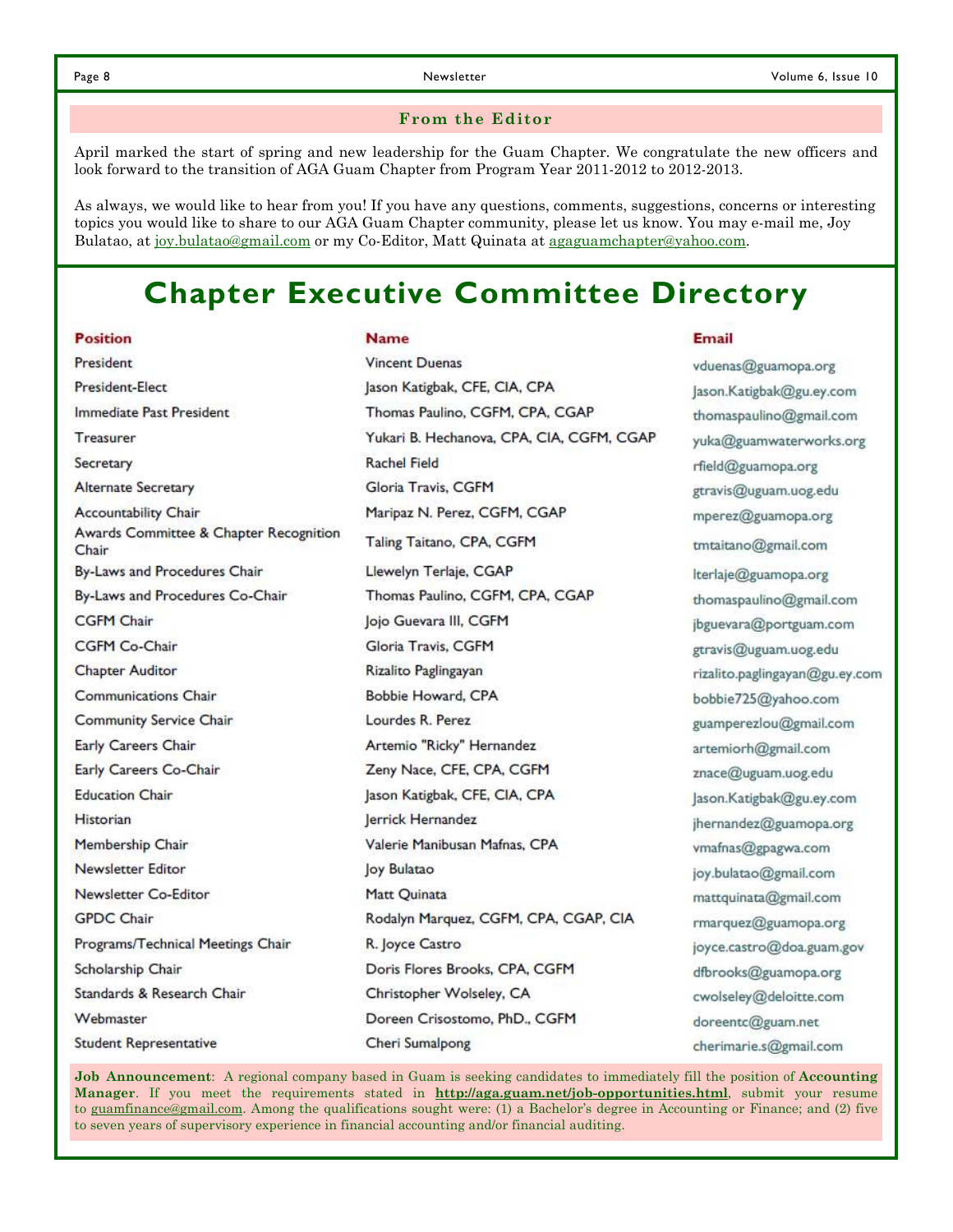### GROW, ENHANCE AND excel with Becker.

As a member of AGA, you have a passion for advancing accountability. To support your desire for knowledge, Becker has created Continuing Professional Education to support CGFM, CPA, CDFM, CIA, CMA certifications and cover the Yellow Book standards.

Our courses cover business issues that accounting and finance professionals like you need to stay up-to-date in your career. Topics include:

- Ethics
- Forensics
- Fraud
- Governmental Accounting
- Governmental Auditing
- IFRS
- Risk Assessment
- Taxation
- Engagement & Project Management
- Finance & Economics

#### **COMPREHENSIVE EDUCATION FOR ENDLESS OPPORTUNITIES. VIEW FULL COURSE CATALOG AT BECKER.COM.**

#### **FOR MORE INFORMATION AND TO ENROLL, PLEASE CONTACT YOUR BECKER REPRESENTATIVE:**

 **JERRY HO +852-6620-1910 JHO@BECKER.COM**



cker Professional Education is registered with the National Association of State Boards of Accountancy (NASBA) as a sponsor of Continuing Professional Education on the National Registry of CPE Sponsors. State Boards of Accountancy have final authority on the acceptance of individual courses. Complaints regarding sponsors may be addressed to NASBA, 150 Fourth Avenue North, Suite 700, Nashville, TN 37219-2417.

.<br>Ion Sponsor I.D. Numbers - NASBA: 107294, New York: 002087, New Jersey: 20CE00068600, Texas 009580, Ohio: CPE.186, Illinois: 158.002405, Pennsylvania: PX177832



Becker Professional Education is registered with the National Association of State Boards of Accountancy (NASBA), as a Quality Assurance Service sponsor of continuing professional education. State boards of accountancy have final authority on the acceptance of individual courses for CPE credit. Complaints regarding registered sponsors may be addressed to the National Registry of CPE Sponsors, 150 Fourth Avenue North, Suite 700, Nashville, TN, 37219-2417. Web site: www.nasba.org. Becker Professional Education Sponsor I.D. Number QAS: 073



Becker Professional Education is a qualified sponsor of Continuing Professional Education for those individuals enrolled to practice before the Internal Revenue Service (Enrolled Agents). We have entered into an agreement with the Office of Professional Responsibility Internal Revenue Service, to meet the requirements of 31 Code of Federal Regulations, section 10.6(g), covering maintenance of<br>attendance records, retention of program outlines, qualifications of instructors, and length of constitute an endorsement by the Office of Professional Responsibility as the quality of the program or its contribution to the professional competence of the enrolled individual.



Schedule Contract GS-02F-0105R

Strategic Partner

The Institute of Chartered Accountants of Ontario

© 2011 Devry/Becker Educational Development Corp. All rights reserved. LearnLive sponsors self study courses and awards the ate of completion. \*See becker.com for full details on qualifying for Becker's Continuing Professional Education AC:11-893:01:C:4/11



#### **CHOOSE THE FORMAT THAT WORKS FOR YOU**



**Webcasts** present the latest topics from our knowledge dates/times complete with streaming video, audio, live Q&A and more.

 $24|7$ 

**On-demand** courses are include engaging streaming video and audio.



**becker.com** | 877.BPE.8238

ACCOUNTING | FINANCE | PROJECT MANAGEMENT